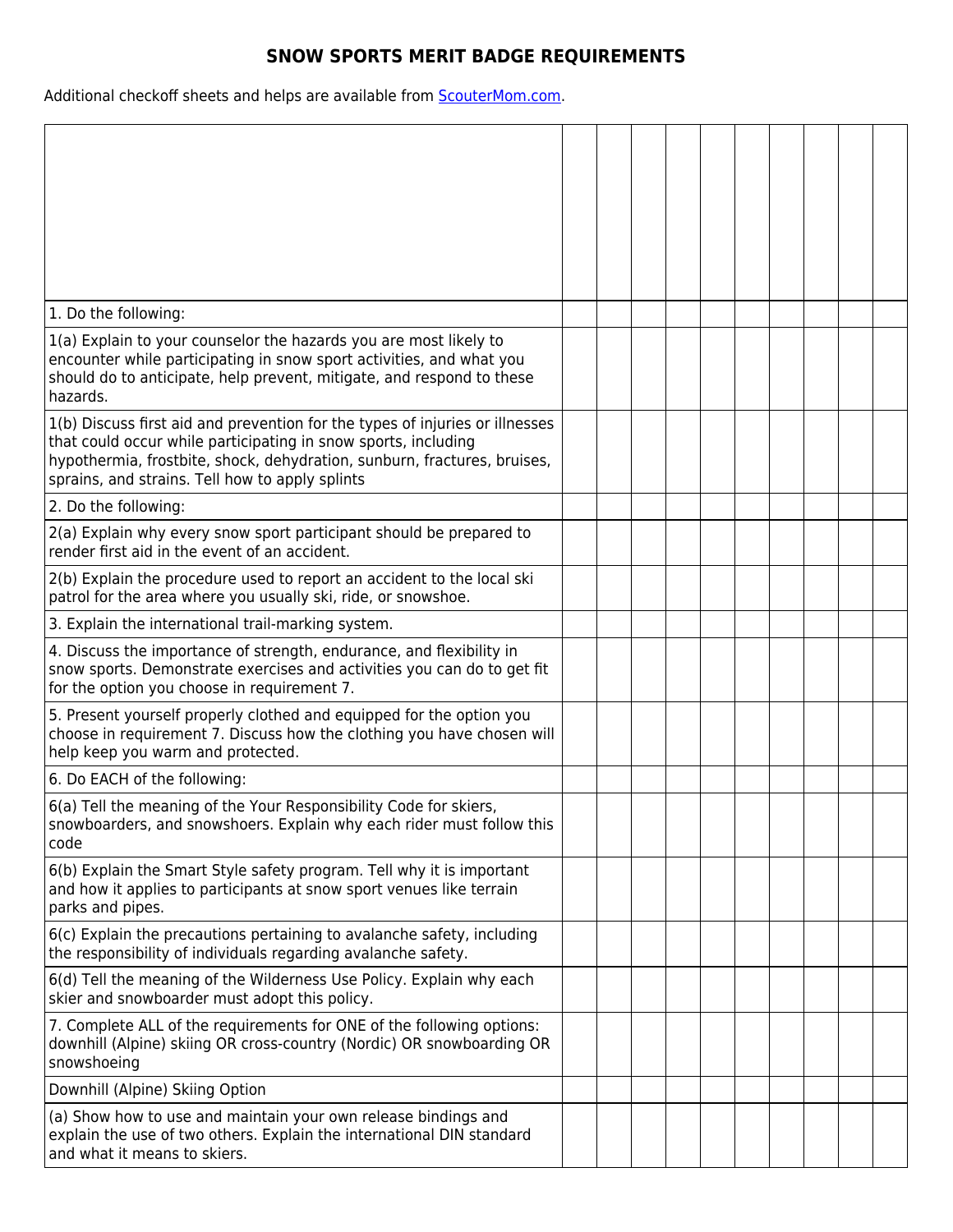| (b) Explain the American Teaching System and a basic snow-skiing<br>progression.                                                                                                          |  |  |  |  |  |
|-------------------------------------------------------------------------------------------------------------------------------------------------------------------------------------------|--|--|--|--|--|
| (c) Discuss the five types of Alpine skis. Demonstrate two ways to carry<br>skis and poles safely and easily                                                                              |  |  |  |  |  |
| (d) Demonstrate how to ride one kind of lift and explain how to ride two<br>others                                                                                                        |  |  |  |  |  |
| (e) On a gentle slope, demonstrate some of the beginning maneuvers<br>learned in skiing. Include the straight run, gliding wedge, wedge stop,<br>sidestep, and herringbone maneuvers.     |  |  |  |  |  |
| (f) On slightly steeper terrain, show linked wedge turns.                                                                                                                                 |  |  |  |  |  |
| (g) On a moderate slope, demonstrate five to 10 christies.                                                                                                                                |  |  |  |  |  |
| (h) Make a controlled run down an intermediate slope and demonstrate<br>the following                                                                                                     |  |  |  |  |  |
| (1) Short-, medium-, and long-radius parallel turns                                                                                                                                       |  |  |  |  |  |
| (2) A sideslip and safety (hockey) stop to each side                                                                                                                                      |  |  |  |  |  |
| (3) Traverse across a slope                                                                                                                                                               |  |  |  |  |  |
| (i) Demonstrate the ability to ski in varied conditions, including changes<br>in pitch, snow conditions, and moguls. Maintain your balance and ability<br>to turn.                        |  |  |  |  |  |
| (j) Name the major ski organizations in the United States and explain<br>their functions.                                                                                                 |  |  |  |  |  |
| Cross-Country (Nordic) Skiing Option                                                                                                                                                      |  |  |  |  |  |
| (a) Show your ability to select, use, and repair, if necessary, the correct<br>equipment for ski touring in safety and comfort.                                                           |  |  |  |  |  |
| (b) Discuss classical and telemark skis. Demonstrate two ways to carry<br>skis and poles safely and easily.                                                                               |  |  |  |  |  |
| (c) Discuss the basic principles of waxing for cross-country ski touring.                                                                                                                 |  |  |  |  |  |
| (d) Discuss the differences between cross-country skiing, ski touring, ski<br>mountaineering, and downhill skiing.                                                                        |  |  |  |  |  |
| (e) List the items you would take on a one-day ski tour.                                                                                                                                  |  |  |  |  |  |
| (f) Demonstrate the proper use of a topographic map and compass.                                                                                                                          |  |  |  |  |  |
| (g) On a gentle, packed slope, show some basic ways to control speed<br>and direction. Include the straight run, traverse, side slip, step turn,<br>wedge stop, and wedge turn maneuvers. |  |  |  |  |  |
| (h) On a cross-country trial, demonstrate effective propulsion by<br>showing proper weight transfer form ski to ski, pole timing, rhythm,<br>flow, and glide                              |  |  |  |  |  |
| (i) Demonstrate your ability, on a tour, to cope with an average variety<br>of snow conditions                                                                                            |  |  |  |  |  |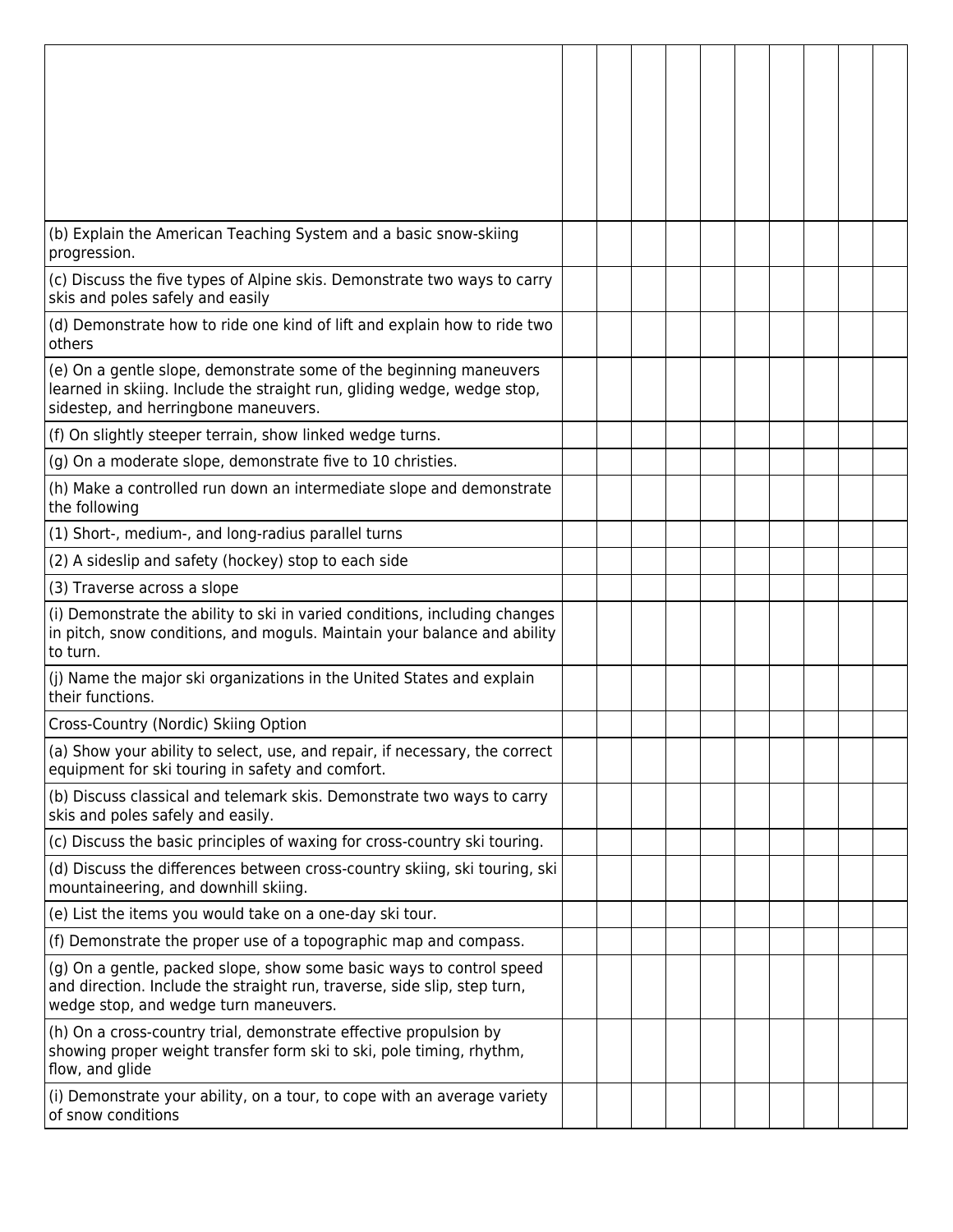| (j) Demonstrate several methods of dealing with steep hills or difficult<br>conditions. Include traverses and kick turns going uphill and downhill,<br>sidesteps, pole drag, and ski-pole "glissade." |  |  |  |  |  |
|-------------------------------------------------------------------------------------------------------------------------------------------------------------------------------------------------------|--|--|--|--|--|
| Snowboarding Option                                                                                                                                                                                   |  |  |  |  |  |
| (a) Discuss forward-fall injuries.                                                                                                                                                                    |  |  |  |  |  |
| (b) Show your ability to select the correct equipment for snowboarding<br>and to use it for safety and comfort.                                                                                       |  |  |  |  |  |
| (c) Show how to use and maintain your own bindings, and explain the<br>use of the different binding methods. Explain the need for leashes.                                                            |  |  |  |  |  |
| (d) Discuss the four types of snowboards. Demonstrate how to carry a<br>snowboard easily and safely.                                                                                                  |  |  |  |  |  |
| (e) Demonstrate how to ride one kind of lift and explain how to ride two<br>others.                                                                                                                   |  |  |  |  |  |
| (f) Demonstrate the basic principles of waxing a snowboard                                                                                                                                            |  |  |  |  |  |
| (g) Do the following:                                                                                                                                                                                 |  |  |  |  |  |
| (1) On a gentle slope, demonstrate beginning snowboarding<br>maneuvers. Show basic ways to control speed and direction. Include the<br>sideslipping maneuver.                                         |  |  |  |  |  |
| (2) On slightly steeper terrain, show traversing                                                                                                                                                      |  |  |  |  |  |
| (h) On a moderate slope, demonstrate an Ollie, a nose-end grab, and a<br>wheelie                                                                                                                      |  |  |  |  |  |
| (i) Make a controlled run down an intermediate slope and demonstrate<br>the following:                                                                                                                |  |  |  |  |  |
| (1) Skidded, carved, and jump turns                                                                                                                                                                   |  |  |  |  |  |
| (2) Stops                                                                                                                                                                                             |  |  |  |  |  |
| (3) Riding fakie                                                                                                                                                                                      |  |  |  |  |  |
| (j) Demonstrate your ability to ride in varied conditions, including<br>changes in pitch, snow conditions, and moguls. Maintain your balance<br>and ability to turn.                                  |  |  |  |  |  |
| (k) Name the major snowboarding organizations in the United States<br>and explain their functions                                                                                                     |  |  |  |  |  |
| plain their functions. (1) Skidded, carved, and jump turns                                                                                                                                            |  |  |  |  |  |
| (2) Stops                                                                                                                                                                                             |  |  |  |  |  |
| (3) Riding fakie                                                                                                                                                                                      |  |  |  |  |  |
| (I) Demonstrate your ability to ride in varied conditions, including<br>changes in pitch, snow conditions, and moguls. Maintain your balance<br>and ability to turn.                                  |  |  |  |  |  |
| (m) Name the major snowboarding organizations in the United States<br>and explain their functions.                                                                                                    |  |  |  |  |  |
| Snowshoeing Option                                                                                                                                                                                    |  |  |  |  |  |